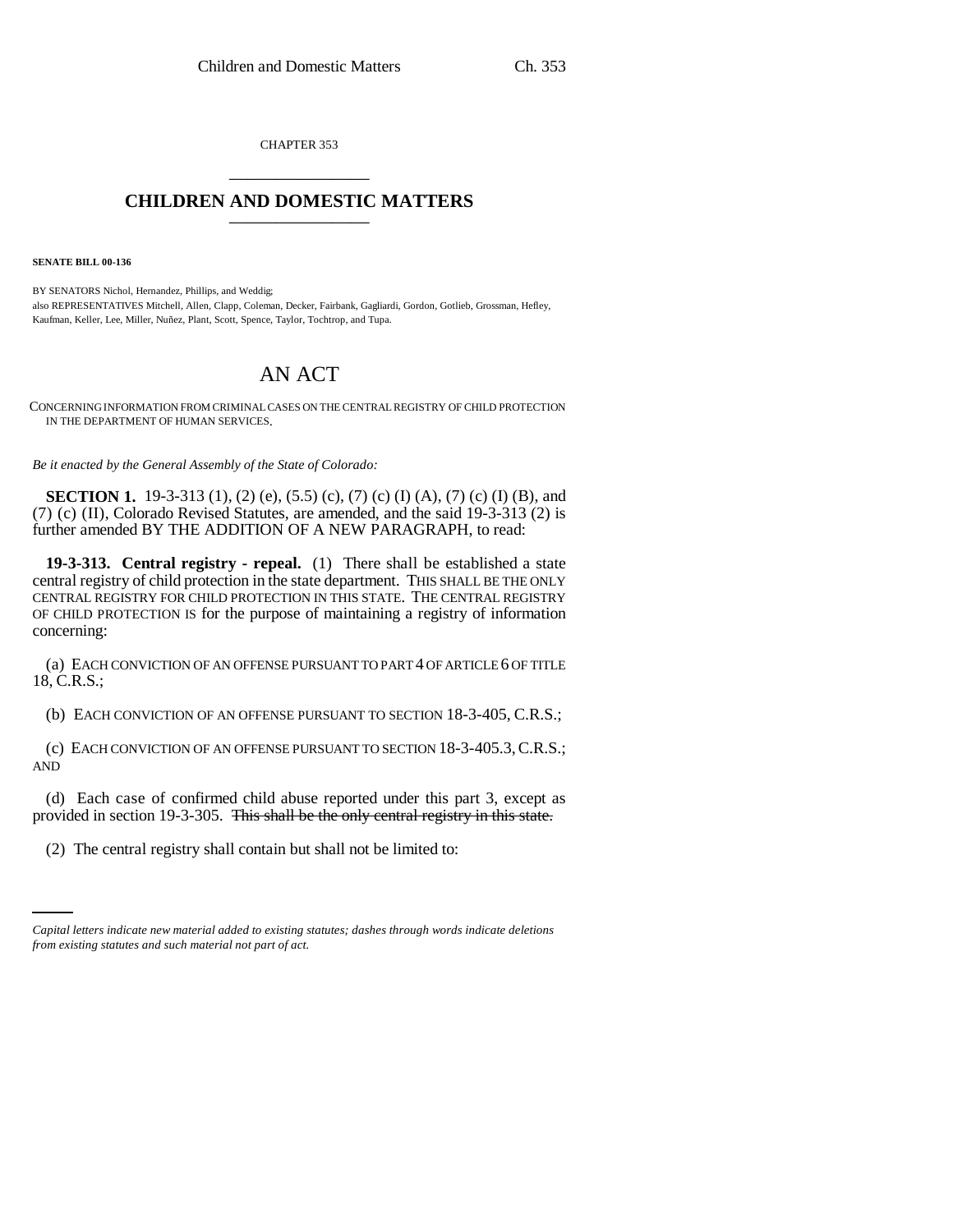(e) Any other information which THAT might be helpful in furthering the purposes of this part 3; AND

(f) INFORMATION CONTAINED IN THE COURT FILE RELATING TO A CONVICTION PURSUANT TO PART 4 OF ARTICLE 6 OF TITLE 18, C.R.S., SECTION 18-3-405, C.R.S., OR SECTION 18-3-405.3, C.R.S.

(5.5) (c) The provisions of this section shall not apply to a subject who has been convicted of child abuse AN OFFENSE pursuant to PART 4 OF article 6 of title 18, C.R.S., SECTION 18-3-405,C.R.S., OR SECTION 18-3-405.3,C.R.S. The director shall place the name of a subject who has been convicted of child abuse AN OFFENSE pursuant to article 6 of title 18, C.R.S., SECTION 18-3-405, C.R.S., OR SECTION 18-3-405.3, C.R.S., on the registry immediately upon receipt of the notice of the conviction from the court pursuant to section  $18-6-405$  (2), C.R.S. AS SOON AS POSSIBLE AFTER RECEIVING SUCH INFORMATION AND VERIFYING THE INFORMATION WITH THE JUDICIAL DEPARTMENT OR THE COLORADO BUREAU OF INVESTIGATION.

(7) (c) (I) (A) If a subject is acquitted of child abuse pursuant to article 6 of title 18, C.R.S., or If a petition in dependency and neglect under section 19-3-505 on which the subject is a named respondent is not sustained, on receipt of a notice from the court pursuant to section  $18-6-405$  (2), C.R.S., or section  $19-3-505$  (6) SUCH INFORMATION, AND AFTER VERIFYING THE INFORMATION WITH THE JUDICIAL DEPARTMENT, the director of the central registry may expunge the record of the report.

(B) If the director of the central registry expunges the record of the report, the director shall send written notice of such expungement to the subject. If the director of the central registry does not expunge the record of the report, the director shall send written notice to the subject within thirty days after receipt of notice from the court pursuant to section  $19-3-505$  (6) or section  $18-6-405$  (2), C.R.S., AS SOON AS POSSIBLE AFTER RECEIVING INFORMATION REGARDING A CASE NOT BEING SUSTAINED, AND AFTER VERIFYING SUCH INFORMATION WITH THE JUDICIAL DEPARTMENT, stating that the subject may request a hearing at which the department will be required to show, by clear and convincing evidence, why the subject's name shall not be removed from the central registry. The subject may request such hearing at any time after receipt of the written notice from the director of the central registry. The hearing shall be held as soon as possible after the director of the central registry receives the subject's request.

(II) The provisions of subparagraph (I) of this paragraph (c) shall apply if the subject is acquitted of child abuse pursuant to article 6 of title 18, C.R.S., and a petition in dependency and neglect naming the subject as a respondent has not been filed.

**SECTION 2.** 19-3-313 (7), Colorado Revised Statutes, is amended BY THE ADDITION OF A NEW PARAGRAPH to read:

**19-3-313. Central registry - repeal.** (7) (d) (I) IF A SUBJECT IS ACQUITTED OF AN OFFENSE PURSUANT TO PART 4 OF ARTICLE 6 OF TITLE 18, C.R.S., SECTION 18-3-405, C.R.S., OR SECTION 18-3-405.3, C.R.S., OR IF SUCH A CHARGE IS DISMISSED, THE DIRECTOR OF THE CENTRAL REGISTRY SHALL EXPUNGE THE SUBJECT'S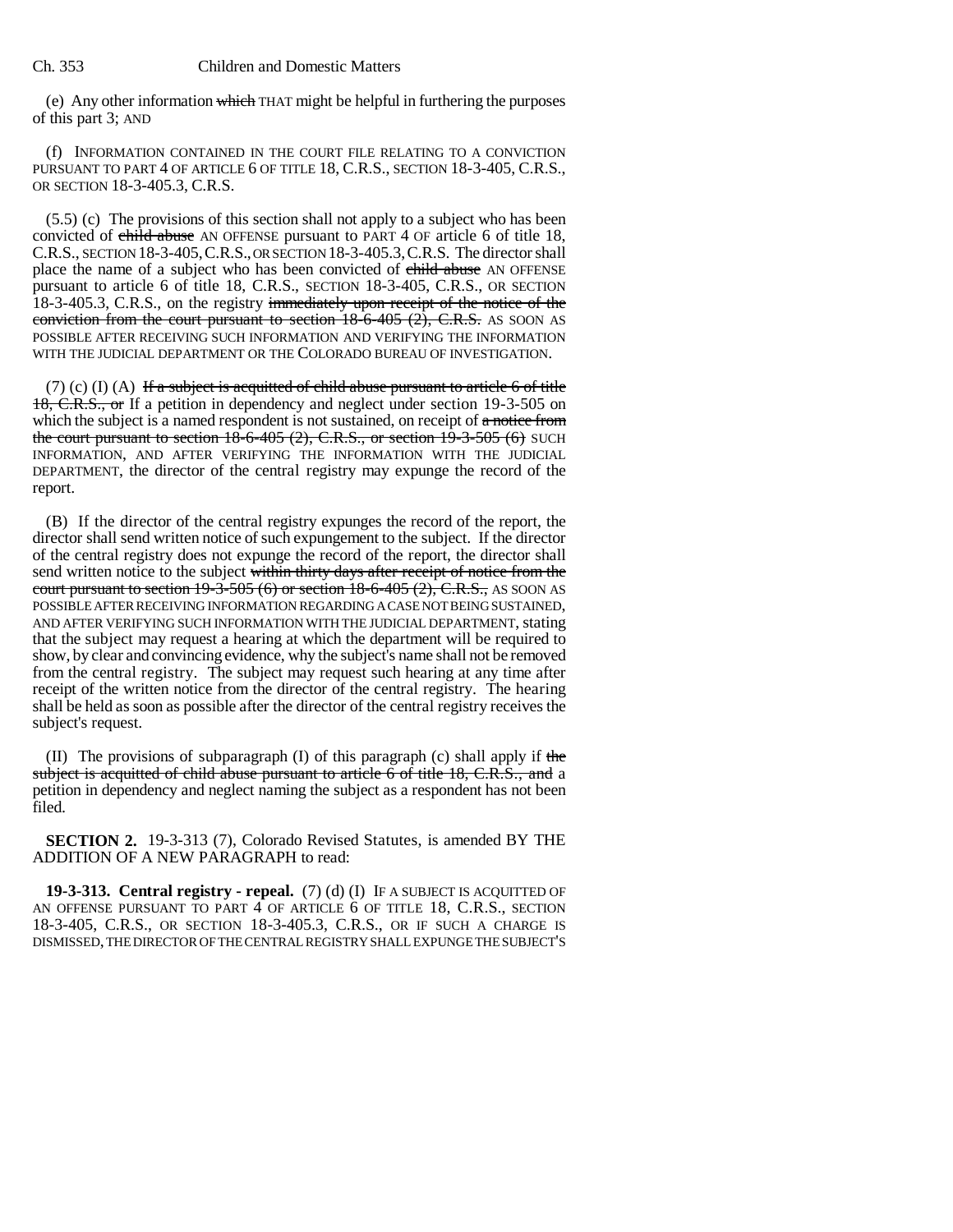NAME PERTAINING TO THE ACT OR ACTS THAT SUPPORTED SUCH ALLEGED CRIMINAL OFFENSE UPON THE RECEIPT BY THE DIRECTOR OF NOTICE OF THE ACQUITTAL OR DISMISSAL.

(II) (A) NOTWITHSTANDING THE PROVISIONS OF SUBPARAGRAPH (I) OF THIS PARAGRAPH (d), THE DIRECTOR MAY REQUEST A HEARING TO REINSTATE ON THE CENTRAL REGISTRY A SUBJECT'S NAME PERTAINING TO AN ACT OR ACTS THAT SUPPORTED A DISMISSED OR ACQUITTED CRIMINAL CHARGE. SUCH HEARING REQUEST SHALL BE FILED WITH THE DIVISION OF ADMINISTRATIVE HEARINGS IN THE DEPARTMENT OF PERSONNEL WITHIN THIRTY DAYS AFTER THE DATE THE DIRECTOR RECEIVES NOTICE OF THE ACQUITTAL OR DISMISSAL. THE DIVISION SHALL SEND WRITTEN NOTICE OF THE HEARING TO THE SUBJECT BY CERTIFIED MAIL. A HEARING SHALL NOT BE HELD IF THE DEPARTMENT FAILS TO REQUEST THE HEARING WITHIN THIRTY DAYS AFTER THE DATE THE DIRECTOR RECEIVED NOTICE OF THE ACQUITTAL OR DISMISSAL. THE HEARING SHALL BE HELD AS SOON AS POSSIBLE AFTER THE HEARING IS REQUESTED.

(B) AT A HEARING REQUESTED PURSUANT TO SUB-SUBPARAGRAPH (A) OF THIS SUBPARAGRAPH (II), THE DEPARTMENT SHALL BE REQUIRED TO SHOW THAT THERE IS CLEAR AND CONVINCING EVIDENCE TO SUPPORT A FINDING OF CHILD ABUSE OR NEGLECT SO THAT THE SUBJECT'S NAME SHOULD BE REINSTATED ON THE REGISTRY AS A PERPETRATOR.AN ADMINISTRATIVE LAW JUDGE SHALL PRESIDE OVER THE HEARING AND SUCH JUDGE SHALL NOT BE THE SAME JUDGE WHO PRESIDED AT ANY OTHER HEARING CONCERNING THE SAME SUBJECT. THE HEARING AND ANY JUDICIAL REVIEW SHALL BE IN ACCORDANCE WITH THE "STATE ADMINISTRATIVE PROCEDURE ACT".

**SECTION 3.** 19-3-313 (5), Colorado Revised Statutes, is amended to read:

**19-3-313. Central registry - repeal.** (5) (a) Except as otherwise provided in paragraph (b) AND (c) of this subsection (5) or subparagraphs (I) and (II) of paragraph (b) of subsection (7) of this section, the record of the reports to the central registry shall be sealed no later than ten years after the child's eighteenth birthday. Once sealed, the record shall not otherwise be available unless the director of the central registry, pursuant to rules promulgated by the state board and upon notice to the subject of the report, gives his or her personal approval for an appropriate reason. In any case and at any time, except as otherwise provided in paragraph (b) of this subsection (5) and paragraph (b) of subsection (7) of this section, the director may amend, seal, or expunge any record upon good cause shown and notice to the subject of the report.

(b) No record of a report of sexual abuse shall be sealed pursuant to paragraph (a) of this subsection (5). Such record, however, may be sealed, expunged, or amended pursuant to paragraph (a) of subsection (7) of this section.

(c) NO RECORD OF A CRIMINAL CONVICTION SHALL BE SEALED PURSUANT TO PARAGRAPH (a) OF THIS SUBSECTION (5); EXCEPT THAT A RECORD OF A CRIMINAL CONVICTION MAY BE SEALED, EXPUNGED, OR AMENDED PURSUANT TO PARAGRAPH (a) OF SUBSECTION (7) OF THIS SECTION IF THE CONVICTION IS OVERTURNED IN THE CRIMINAL COURT.

**SECTION 4. Repeal.** 18-6-405 (2), Colorado Revised Statutes, is repealed as